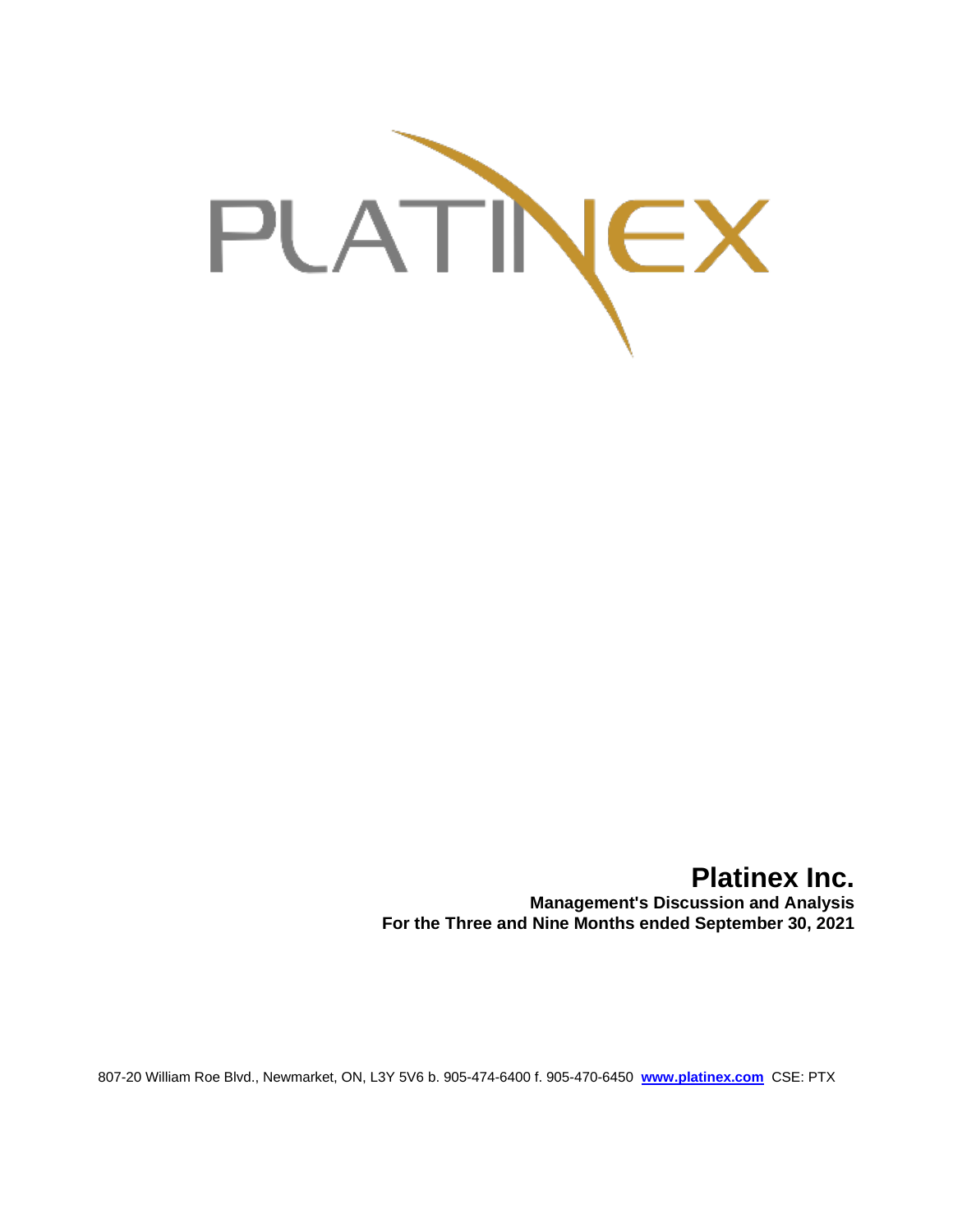## **General**

The following Management's Discussion and Analysis ("MD&A") of the financial condition and results of the operations of Platinex Inc. (the "Company" or "Platinex") constitutes management's review of the factors that affected the Company's financial and operating performance for the three and nine months ended September 30, 2021. This MD&A was written to comply with the requirements of National Instrument 51-102 – Continuous Disclosure Obligations. This discussion should be read in conjunction with the unaudited condensed interim consolidated financial statements of the Company for the three and nine months ended September 30, 2021, together with the notes thereto. Results are reported in Canadian dollars, unless otherwise noted. The Company's unaudited condensed interim consolidated financial statements and the financial information contained in this MD&A, unless otherwise indicated, are prepared in accordance with International Financial Reporting Standards ("IFRS") as issued by the International Accounting Standards Board ("IASB") and interpretations of the IFRS Interpretations Committee. Information contained herein is presented as of November 26, 2021, unless otherwise indicated.

For the purposes of preparing this MD&A, management, in conjunction with the Board of Directors, considers the materiality of information. Information is considered material if: (i) such information results in, or would reasonably be expected to result in, a significant change in the market price or value of Platinex common shares; (ii) there is a substantial likelihood that a reasonable investor would consider it important in making an investment decision; or (iii) it would significantly alter the total mix of information available to investors. Management, in conjunction with the Board of Directors, evaluates materiality with reference to all relevant circumstances, including potential market sensitivity.

Further information about the Company and its operations can be obtained from the offices of the Company or from **[www.sedar.com](http://www.sedar.com/)**.

## **Cautionary Statement on Forward-Looking Statements**

This MD&A contains certain forward-looking information and forward-looking statements, as defined in applicable securities laws (collectively referred to herein as "forward-looking statements"). These statements relate to future events or the Company's future performance. All statements other than statements of historical fact are forward-looking statements. Often, but not always, forward-looking statements can be identified by the use of words such as "plans", "expects", "is expected", "budget", "scheduled", "estimates", "continues", "forecasts", "projects", "predicts", "intends", "anticipates" or "believes", or variations of, or the negatives of, such words and phrases, or state that certain actions, events or results "may", "could", "would", "should", "might" or "will" be taken, occur or be achieved. Forward-looking statements involve known and unknown risks, uncertainties and other factors that may cause actual results to differ materially from those anticipated in such forward-looking statements. The forward-looking statements in this MD&A speak only as of the date of this MD&A or as of the date specified in such statement. The following table outlines certain significant forward-looking statements contained in this MD&A and provides the material assumptions used to develop such forward-looking statements and material risk factors that could cause actual results to differ materially from the forward-looking statements.

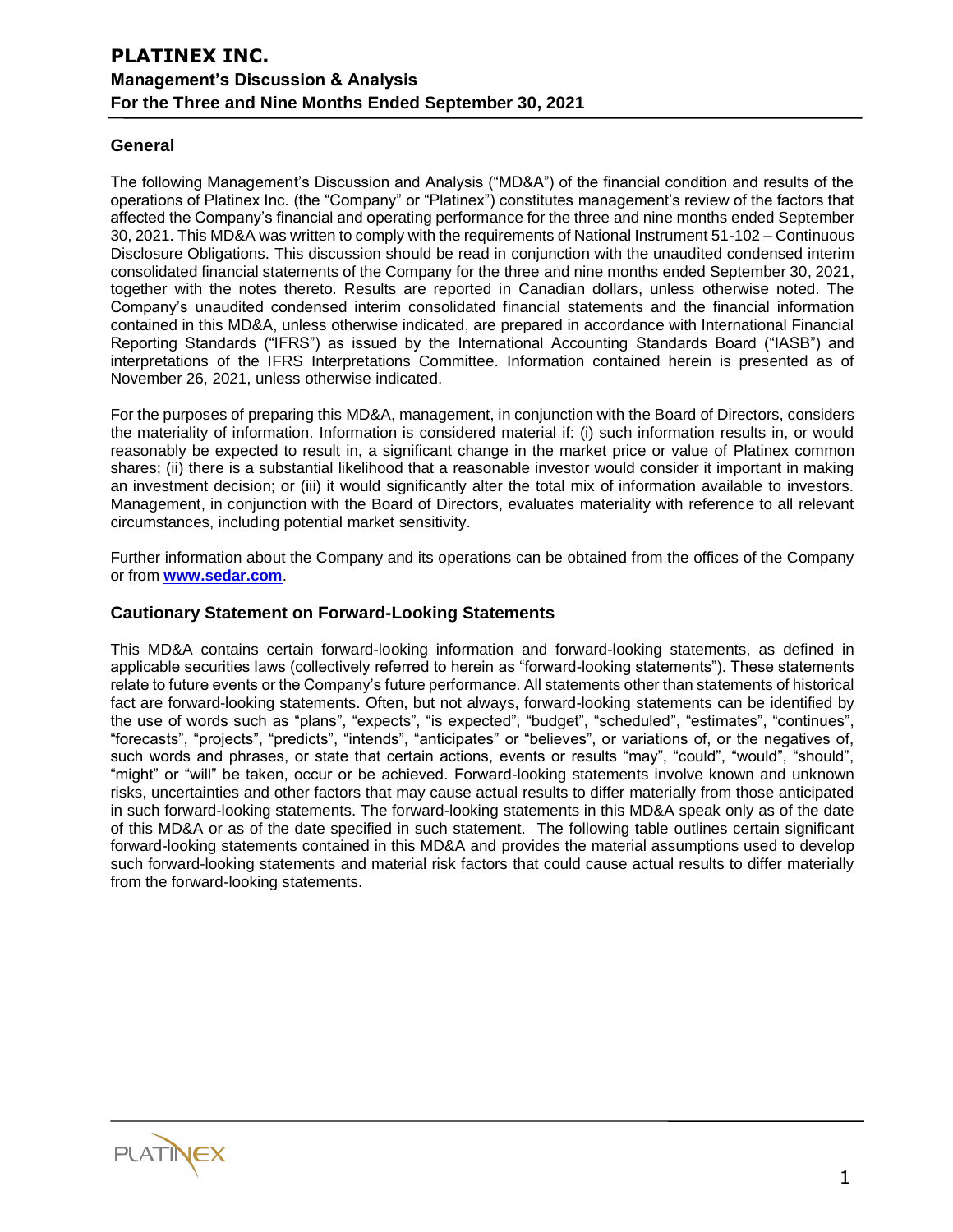| <b>Forward-looking</b><br>statements                                    | <b>Assumptions</b>                                                                                                                                                                                                                                                       | <b>Risk factors</b>                                                                                                                                                                                                                                                                                                                                                     |
|-------------------------------------------------------------------------|--------------------------------------------------------------------------------------------------------------------------------------------------------------------------------------------------------------------------------------------------------------------------|-------------------------------------------------------------------------------------------------------------------------------------------------------------------------------------------------------------------------------------------------------------------------------------------------------------------------------------------------------------------------|
| The Company will be able<br>to continue its business<br>activities.     | The Company has anticipated all<br>material costs and the operating<br>activities of the Company, and such<br>costs and activities will be consistent<br>with the Company's current<br>expectations; the Company will be able<br>to obtain equity funding when required. | Unforeseen costs to the Company<br>will arise; ongoing uncertainties<br>relating to the COVID-19 virus; any<br>particular operating cost increase or<br>decrease from the date of the<br>estimation; and capital markets not<br>being favourable for funding resulting<br>in the Company not being able to<br>obtain financing when required or on<br>acceptable terms. |
| The Company will be able<br>to carry out anticipated<br>business plans. | The operating activities of the Company<br>for the twelve months ending September<br>30, 2022 will be consistent with the<br>Company's current expectations.                                                                                                             | Sufficient funds not being available;<br>increases in costs; ongoing<br>uncertainties relating to the COVID-<br>19 virus; the Company may be<br>unable to retain key personnel.                                                                                                                                                                                         |

Inherent in forward-looking statements are risks, uncertainties and other factors beyond the Company's ability to predict or control. Please also make reference to those risk factors referenced in the "Risk Factors" section below. Readers are cautioned that the above chart does not contain an exhaustive list of the factors or assumptions that may affect the forward-looking statements, and that the assumptions underlying such statements may prove to be incorrect. Actual results and developments are likely to differ, and may differ materially, from those expressed or implied by the forward-looking statements contained in this MD&A.

Forward-looking statements involve known and unknown risks, uncertainties and other factors that may cause the Company's actual results, performance or achievements to be materially different from any of its future results, performance or achievements expressed or implied by forward-looking statements. All forwardlooking statements herein are qualified by this cautionary statement. Accordingly, readers should not place undue reliance on forward-looking statements. The Company undertakes no obligation to update publicly or otherwise revise any forward-looking statements whether as a result of new information or future events or otherwise, except as may be required by law. If the Company does update one or more forward-looking statements, no inference should be drawn that it will make additional updates with respect to those or other forward-looking statements, unless required by law.

# **Overview of Company**

The Company was incorporated on August 12, 1998 under the laws of the Province of Ontario and trades on the Canadian Securities Exchange under the symbol "PTX". The Company is at the exploration and evaluation stage and is engaged in the acquisition, exploration and development of properties for the mining of precious and base metals. The Company is in the process of exploring its resource properties for mineral resources and has not determined whether the properties contain economically recoverable reserves. Recovery of amounts reported for mineral properties and related deferred expenditures is dependent upon the existence of economically recoverable reserves, confirmation of the Company's interest in the underlying mineral claims, the ability of the Company to obtain necessary financing to conduct exploration and the ability of the Company to recover value for its properties and/or upon future profitable production.

The business of mining and exploring for minerals involves a high degree of risk and there can be no assurance that current exploration programs will result in profitable mining operations. Recoverability of the carrying value of exploration properties and the Company's continued existence are dependent upon the preservation of its interest in the underlying properties, the discovery of economically recoverable reserves and the development and/or sale of such properties at a profit.

**PLATINEX**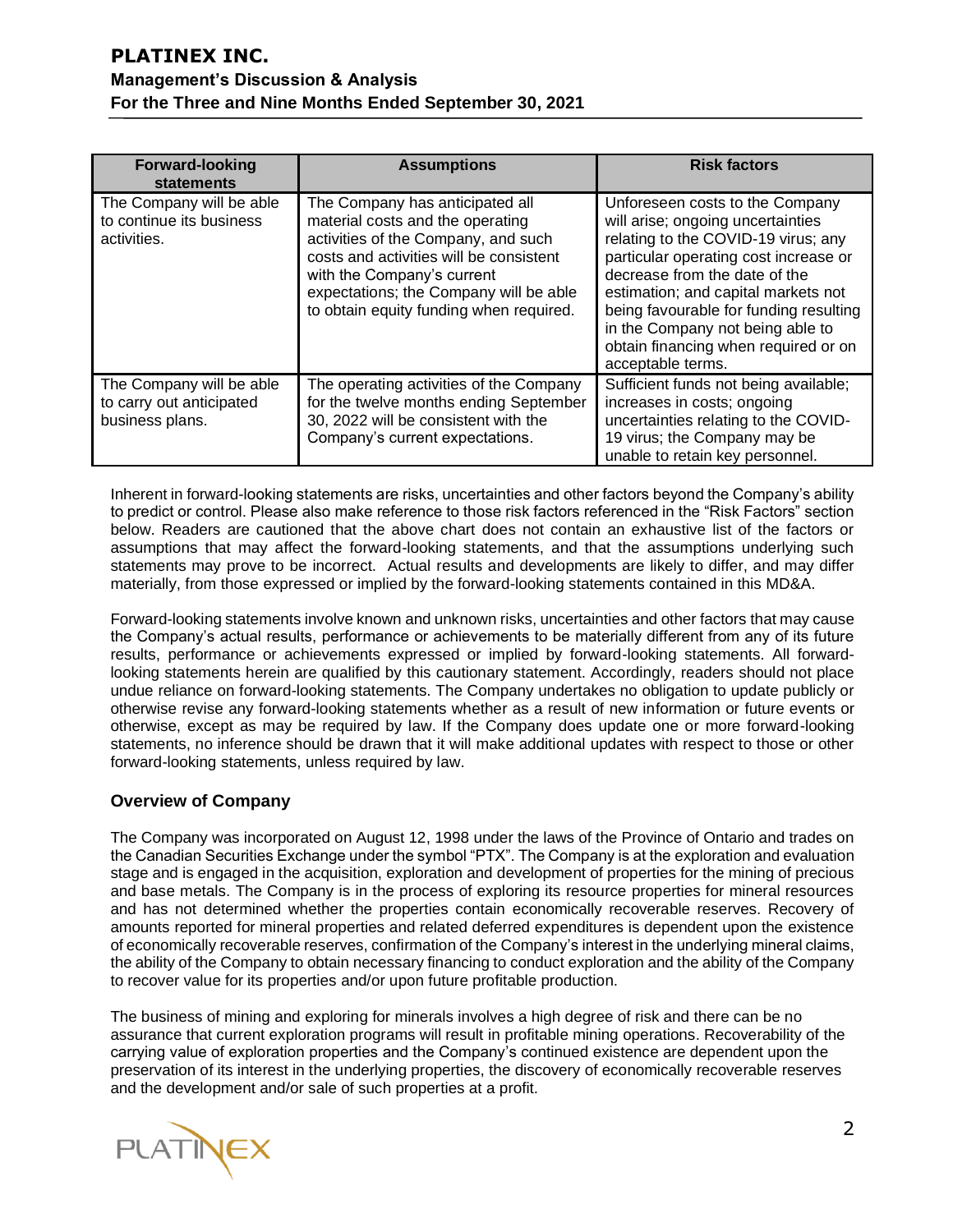The Company has limited financial resources and negative operating cash flow. Until profitable production can be reached, the Company is dependent on debt or equity financings and/or the sale, lease or farm-out of exploration and evaluation assets to provide the funds necessary for the Company's operating and capital expenditures. Although the Company has been successful in the past in obtaining requisite funding, there can be no assurance that additional funding in amounts and on terms satisfactory to the Company will be available on a timely basis to fund the further exploration and development of its properties, to fulfill its obligations under applicable agreements. Failure to obtain such funding has resulted in delays and could result in the delay or indefinite postponement of further exploration and development of the Company's properties and in the possible dilution or loss of interests in such properties. If the Company raises additional funding through the issue of equity securities, such financings may dilute the holdings of the Company's existing shareholders.

Although the Company has taken steps to verify title to the properties on which it is conducting exploration and in which it has an interest, in accordance with industry standards for the current stage of development of such properties these procedures do not guarantee the Company's title. Property title may be subject to government licensing requirements or regulations, unregistered prior agreements, unregistered claims, aboriginal claims, breakdown in law and order, arbitrary and punitive actions of governments and their failure to comply with their own laws and regulations.

In order to sustain its operations, the Company requires additional funds to discharge its liabilities, conduct work programs and meet overhead expenses. The Company continues to seek capital through various means including farm-out / joint venture partnerships and the issuance of equity or debt.

## **Overall Performance and Market Trends**

The Company is in the exploration stage on its various properties and therefore it has no revenues to fund such activities. The Company accesses the public markets to finance exploration activity; the ability to raise additional capital is subject to prevailing market conditions. The properties do not have a defined mineral resource in place whereby the Company can establish a measured asset value. However, based on independent NI 43-101 technical reports, internal summary reports prepared on Company properties and adjacent properties and industry trends, the Company's management believes that further exploration work is warranted.

The Company is considering various strategies to maximize the value of the Shining Tree Gold property (described under Properties). On August 23, 2019, the Company reaffirmed its intention to continue to operate as a mineral exploration issuer under the policies of the Canadian Securities Exchange ("CSE").

Due to the worldwide COVID-19 pandemic, material uncertainties may arise that could influence management's going concern assumption. Management cannot accurately predict the future impact COVID-19 may have on:

- Global gold prices;
- Demand for gold and the ability to explore for gold;
- The severity and the length of potential measures taken by governments to manage the spread of the virus, and their effect on labour availability, project permitting, and supply lines;
- Availabilityof government supplies, such as water and electricity;
- Purchasing power of the Canadian dollar; and
- Ability to obtain funding.

Notwithstanding the above cautionary points the price of gold normally escalates during periods when international, and especially US, money supply is increasing which may be exacerbated at times of crisis such has been brought on by the COVID-19 pandemic. In the last year the price of gold has increased by over 5%.

PLATINEX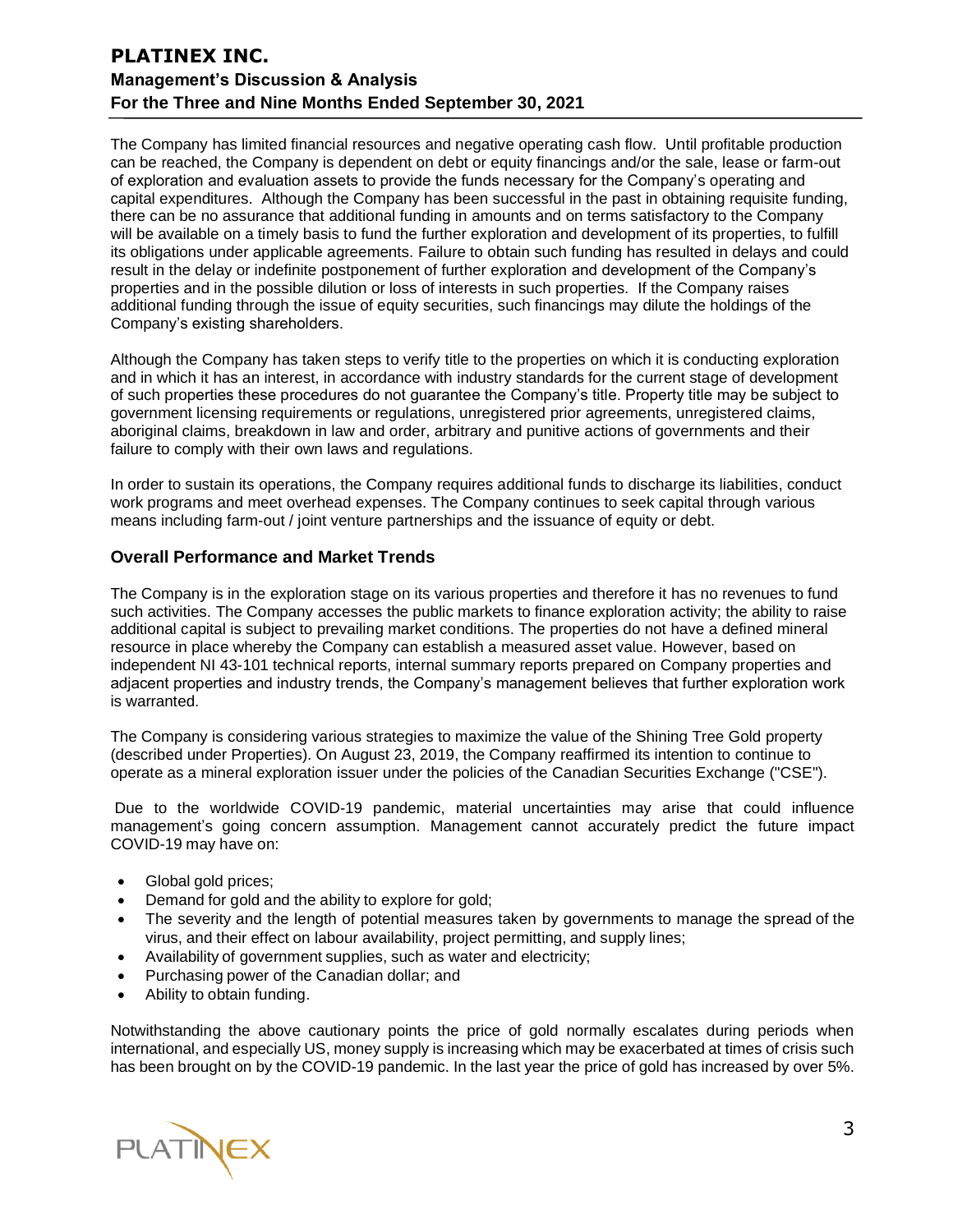At the date of this MD&A, the Canadian federal government and the provincial government of Ontario have not introduced measures that have directly impeded the operational activities of the Company. Due to recent financing and liquidity in the Company's stock, management believes the business will continue and, accordingly, the current situation has not impacted management's going concern assumption. However, it is not possible to reliably estimate the length and severity of these developments and the impact on the financial results and condition of the Company in future periods.

# **Corporate Highlights**

- On January 28, 2020, and March 3, 2020, the Company completed the second and third closings of a non-brokered private placement, issuing a total of 1,100,000 units for gross proceeds of \$33,000. Each unit consists of one common share of the Company and one warrant of the Company. Each warrant entitles the holder to acquire one additional common share at an exercise price of \$0.075 for a period of 24 months from issuance. All securities issued in connection with this private placement were subject to a four month plus one day hold period from the date of issuance in accordance with applicable securities laws.
- In May 2020, the Company received a government guaranteed loan of \$40,000 to help with operating costs during COVID-19. The loan is interest-free until December 31, 2022. 25% of the loan amount is eligible for forgiveness provided that the Company pays back 75% of the loan on or before December 31, 2022. If the Company does not repay the loan by December 31, 2022, the loan may be converted into a 3-year term loan at an interest rate of 5%.
- On July 15, 2020, the Company completed a non-brokered private placement (the "Private Placement"), issuing a total of 11,843,333 units ("Units") for gross proceeds of \$355,300. Each Unit consists of one common share and one common share purchase warrant. Each warrant entitles the holder to acquire one additional common share at an exercise price of \$0.075 for a period of 24 months from the date of issuance. In connection with the Private Placement, the Company paid Haywood Securities Inc. and Canaccord Genuity Corp. ("Finders") an aggregate of (i) cash fees of \$17,580, equal to 8% of the subscription proceeds realized from subscribers introduced to the Private Placement by such Finders; and (ii) 560,800 finder's warrants, representing 8% of the number of Units purchased by subscribers referred by the Finders. Each finder's warrant entitles the holder to purchase one common share of the Company at a price of \$0.05 for a period of 12 months from the date of issuance.
- On July 24, 2020, the Company granted stock options to purchase 3,175,000 common shares at \$0.085 per share to officers and directors. The options will expire on July, 24, 2025.
- On August 10, 2020, the Company announced a non-brokered private placement up to \$1,000,000 with a lead order from Palisades Goldcorp of \$700,000. The non-brokered private placement shall consist of up to 14,285,715 units at \$0.07 per unit to raise up to \$1,000,000.
- On August 26, 2020, the Company completed this non-brokered private placement, issuing a total of 13,722,000 units for gross proceeds of \$960,540 with a lead order from Palisades Goldcorp. Each unit consists of one common share and one common share purchase warrant of the Company. Each warrant entitles the holder to acquire one additional common share at an exercise price of \$0.10 for a period of 36 months from the date of issuance.

In connection with this private placement, the Company paid Haywood Securities Inc., Canaccord Genuity Corp. and Mackie Research Capital Corporation aggregate cash fees of \$13,282, equal to 6% of the subscription proceeds realized from subscribers introduced to the private placement by the aforementioned brokers.

• On August 14, 2020, the Company granted stock options to purchase 200,000 common shares at \$0.07 per share to consultants. The options will expire on August 14, 2025.

**PLATINEX**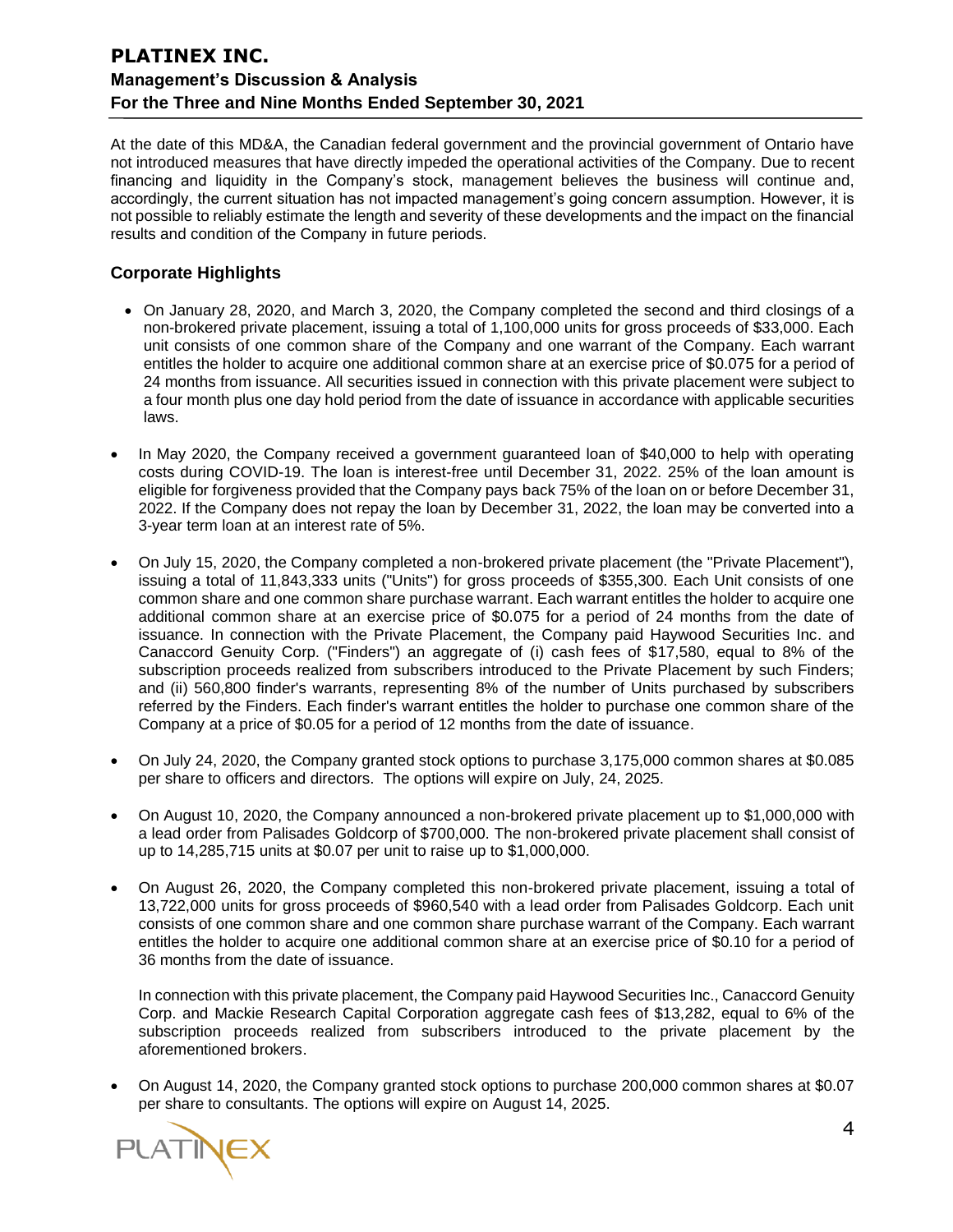- On August 14, 2020, Skead Holdings Ltd and Ashley Gold Mines Limited waived the requirement for Platinex to conduct and file \$140,000 of assessment work prior to August 17, 2020.
- On August 17, 2020, the Company announced the appointment of Mr. Graham Warren as Chief Financial Officer and Corporate Secretary of the Company. The Company also granted stock options to purchase 300,000 common shares at \$0.07 per share to a senior officer and consultants. The options will expire on August 17, 2025.
- On September 1, 2020 Treasury exercised 3,000,000 Consideration Warrants for proceeds of \$150,000 As per the terms of the Transaction, Treasury was issued 3,000,000 Secondary Warrants.
- On September 2, 2020, the Company appointed Greg Ferron to the Platinex board as an independent director and Gary Galitsky stepped down. Mr. Ferron will chair the newly formed finance committee and head the Audit Committee.
- On October 8, 2020, the Company granted stock options to purchase 800,000 common shares at \$0.065 per share to consultants. The options will expire on October 8, 2025.
- On December 7, 2020 the Company vested its option in the Skead-Ashley Option which is part of the Shining Tree property.
- On December 31, 2020 the Company completed a non-brokered private placement, issuing a total of 11,430,338 flow-through units ("FT Unit") for gross proceeds of \$857,275 Each FT Unit consists of one flow-through common share of the Company and one half of one common share purchase warrant. Each full warrant is exercisable into a non-flow through common share at an exercise price of \$0.10 for a period of 24 months following the closing of the private placement.

In connection with the private placement, the Company paid an aggregate of (i) cash fees of \$30,660, equal to 6% of the subscription proceeds realized from subscribers introduced by such finders; and (ii) 408,800 finder's warrants, representing 6% of the number of units purchased by subscribers referred by the finders. The Company incurred an additional \$4,474 in share issue costs in connection with the private placement.

- On February 11, 2021 the Company announced the appointment of Christophe Vereecke as a director. Mr. Vereecke is a nominee of Treasury Metals Inc. ("Treasury") as a result of the recent sale of its mining claims, that are located adjacent to the Company's Shining Tree property, to the Company.
- On February 18, 2021, the Company granted stock options to purchase 3,125,000 common shares at \$0.08 per share to a senior officer, directors and consultants. The options will expire on February 18, 2026.
- On March 29, 2021, the Company granted stock options to purchase 600,000 common shares at \$0.07 per share to an advisor and consultant. The options will expire on March 29, 2026.
- On April 19, 2021, the Company granted stock options to purchase 600,000 common shares at \$0.07 per share to consultants. The options will expire on April 19, 2026.
- In January 2021, the Company issued 400,000 common shares on the exercise of warrants for gross proceeds of \$20,000.
- On May 7<sup>th</sup> 2021, the Company issued 444,000 common shares on the exercise of warrants for gross proceeds of \$32,200.

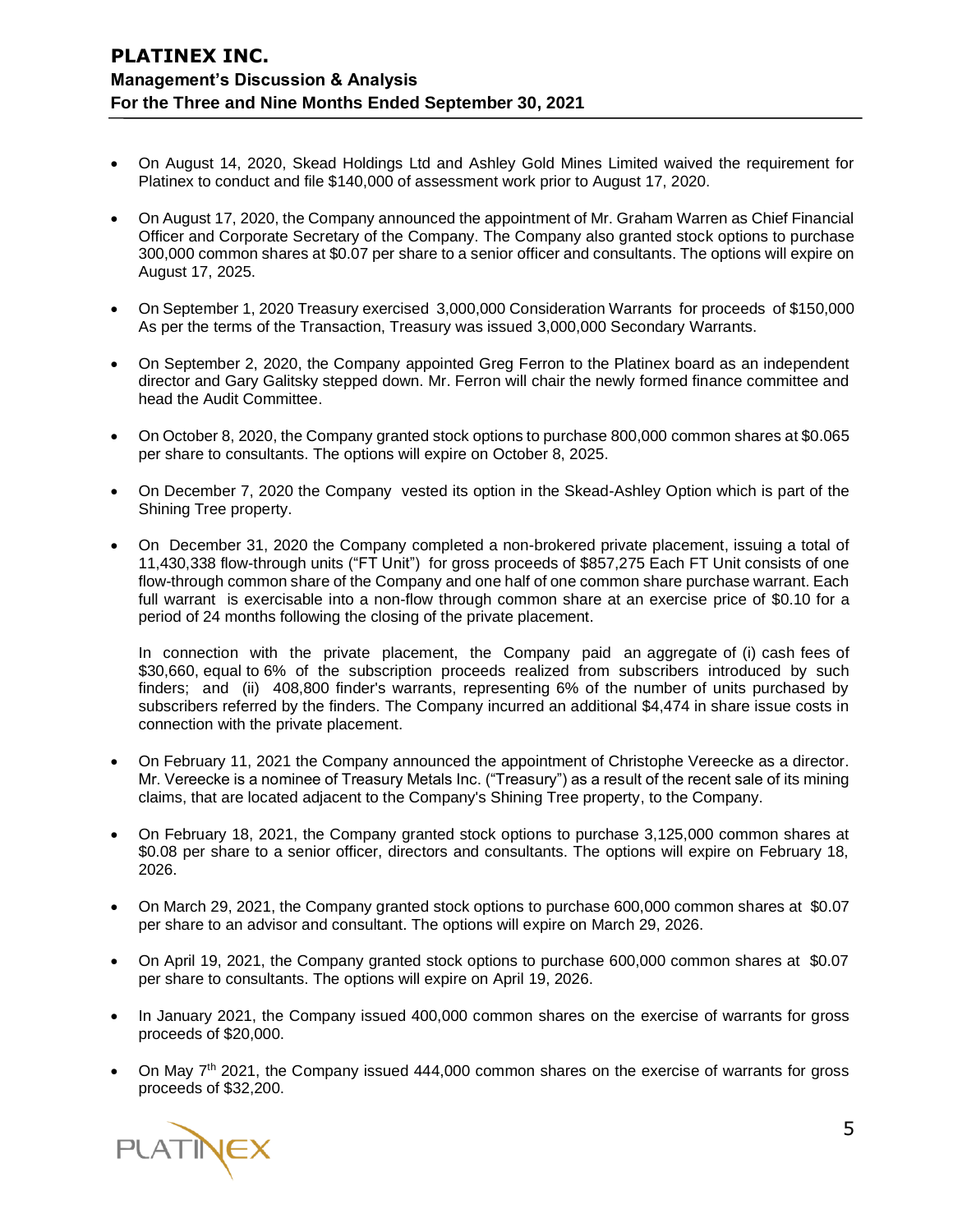- On August 24, 2021 Platinex entered into a purchase and sale agreement with Trillium Mining Corp. and Alamos Gold Inc. to acquire 100% interest in the Ronda Mine property subject to a 2% NSR royalty for 5,000,000 shares of Platinex. The Ronda Mine was in production for a short period in 1939 and 1940 before shutting down for WWII. Recorded production from the 22,309 tonnes milled was 2,727.2 oz of gold and 4,830 oz of silver.
- On November 17, 2021, Platinex appointed Greg Ferron to the position of interim chief executive officer, effective immediately. Greg has been a director of Platinex since September 2020. The appointment follows the retirement of the Company's Founder and CEO, Jim Trusler, who will remain Non-Executive Chairman and a key member of the technical team. Mr. Ferron brings significant and diverse experience with in-depth knowledge of Platinex allowing for a seamless transition. Mr. Ferron has 20 years of mining industry and capital markets experience. He has held various senior level roles in mining, corporate finance, corporate development including Laramide Resources Ltd., Treasury Metals Inc., TMX Group and Scotiabank. He currently serves on the board of directors at Fancamp Exploration Inc.
- On November 17, 2021, the Company announced the grant of 3,400,000 stock options to certain officers, directors, consultants and advisors. The stock options were granted at a strike price of \$0.05 for a period of 3 years and vested immediately.

# **Properties**

The Company maintains an interest in one very large gold property . The property requires assessment work to keep it in good standing. Work may involve airborne geophysical surveys, ground geological, geophysical, and geochemical surveys with line-cutting and drilling.

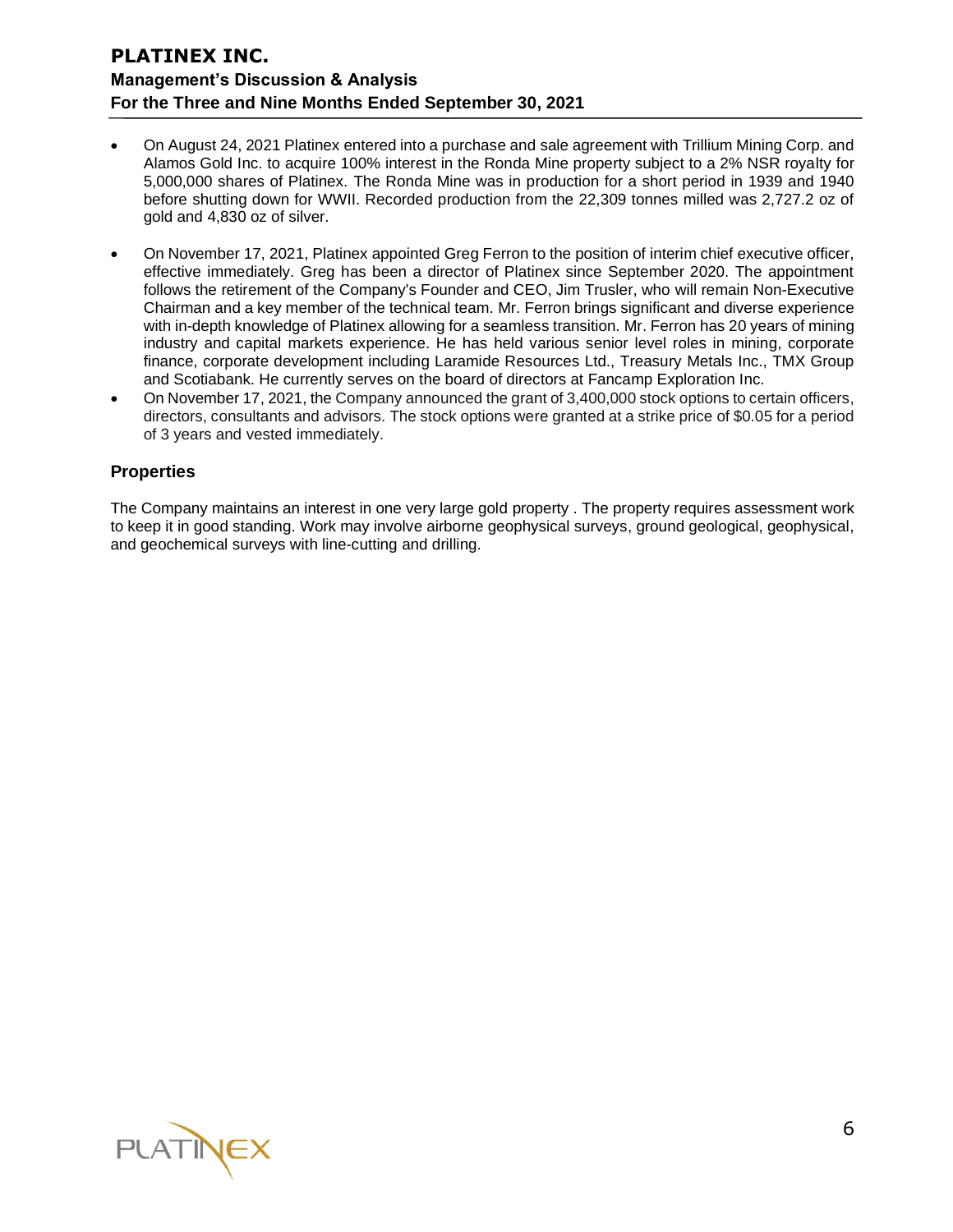

The **Shining Tree Gold Property** is described below: The map is to have Trillium (Alamos ) purchase added.

# **a)** Property Acquisition and Background

The total area of the property now stands at 21,806 Ha or 53,883 ac.

In 2011, the Company vested an option agreement with Skead Holdings Ltd., with respect to 139 claim units (5,680 acres or 2,299 ha), situated in Churchill, MacMurchy and Asquith Townships in Ontario (the "Shining Tree Property"). The Company now holds a 100% interest in the claims subject to a 3% NSR and advance royalty payments of \$10,000 per year commencing in April 2019.

Platinex may eliminate the requirement for future advance royalty payments by making a one-time advance royalty payment of \$100,000. Two thirds of the 3% NSR may be reduced by staged payments totaling \$1.75 million. If Skead Holdings Ltd wishes to sell the residual royalty interest the Company retains a right of first refusal to purchase the NSR. On May 10, 2012, the Company acquired a lease (40 acres, 16 ha) from Gary John McBride for 200,000 shares of the Company. The lease is central to the Shining Tree property.

Between August , 2016 and December 31, 2020 (as described in detail in Management's Discussion & Analysis For the Year Ended December 31, 2020) Platinex entered into and subsequently vested an option agreement with Skead Holdings Ltd. and Ashley Gold Mines Limited (together "Skead-Ashley") and also purchased and staked claims contiguous with the original Shining Tree Gold Property in Churchill, MacMurchy, Asquith, Connaught, Kelvin, Fawcett, Cabot and Natal Townships in Ontario. The Skead Ashley

**PLATINEX**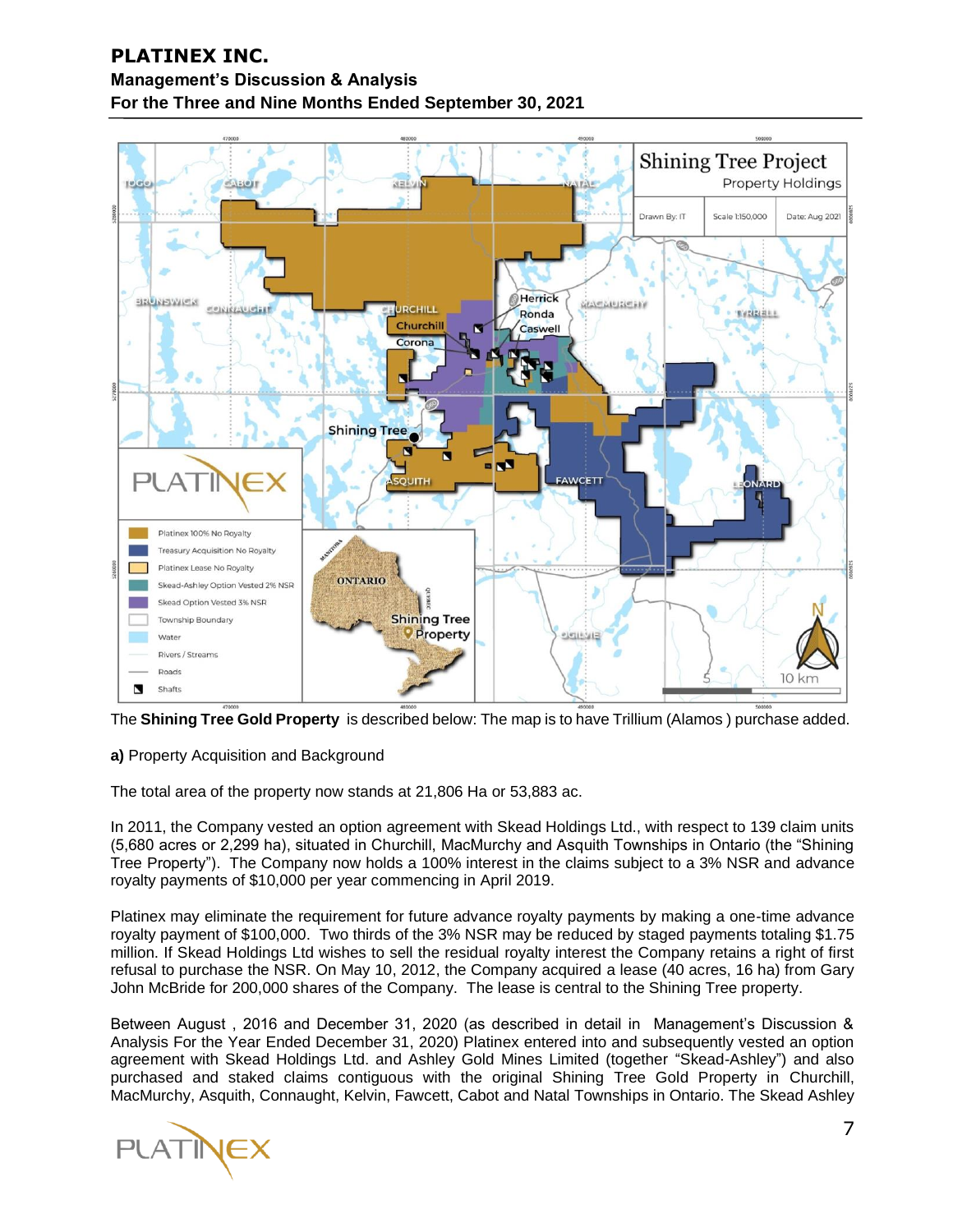agreement involves 60 claim units in Churchill, MacMurchy and Asquith Townships which are subject to a 2%NSR.

The property acquisition has encircled the former producing Ronda Gold Mine and includes the southern half of the workings enhancing the Shining Tree Property's exposure to the intersection of a major east-west gold bearing structure, the Ridout-Tyrrell Deformation Zone and a north-south fault.

A NI 43-101 technical report dated June 8, 2018 prepared by Hrayr Agnerian covers the expanded property and was filed on SEDAR.

On March 25, 2019, Platinex Inc. amended its Option Agreement with Skead-Ashley to segment claim L4212960 which is held 50% by Skead-Ashley, from the remainder of the optioned property which is held as to 100% by Skead-Ashley.

Giving consideration to the above changes Platinex held some 860 cells and partial cells comprising 15,229 ha or 37,616 acres.

On July 15, 2020, the Company and Treasury Metals Inc. ("Treasury") entered into an agreement between the two companies (the "Transaction"):

- a) Treasury will transfer a 100% interest in its 280 claim unit 5,045 Ha. (12,466 ac.) Shining Tree Fawcett East property (the "Shining Tree East Property") to Platinex, to create the largest combined gold focused property package in the Shining Tree District, Northern Ontario (the "Shining Tree Property"). The Shining Tree Property is located on 21km of the Ridout-Tyrrell Deformation Zone which also hosts IAMGOLD's Côté Lake gold deposit and Caldas Gold's Juby deposit;
- b) Treasury will transfer to Platinex royalties comprising three Ontario and Chile based exploration projects covering gold, PGM's and base metal opportunities (the "Royalties") to enhance Platinex's existing royalty portfolio;
- c) In consideration for acquiring the Shining Tree East Property and the Royalties, Platinex will issue to Treasury 12,500,000 common shares ("Consideration Shares") of Platinex and 5,000,000 non-transferable common share purchase warrants ("Consideration Warrants") of Platinex. Each Consideration Warrant will be exercisable at a price of \$0.05 per share for a period of twenty four months from the date of issuance. Treasury shall not exercise the Consideration Warrants if such exercise would result in Treasury owning 20% or more of the issued and outstanding Platinex Shares. However, Treasury is committed to exercising 3,000,000 of the consideration warrants on or before September 1, 2020;
- d) If Treasury exercises the Consideration Warrants on or before September 1, 2020, it will receive an additional non-transferable common share purchase warrant (a "Secondary Warrant") for each Consideration Warrant exercised. Each Secondary Warrant entitles the holder to purchase one common share of Platinex at a price of \$0.20 per share for a period of 24 months from the date of the closing of the Acquisition. The Secondary Warrants provide that Treasury shall not exercise the Secondary Warrants if such exercise would result in it owning 20% or more of the issued and outstanding common shares of Platinex.
- e) Treasury will contribute operational efficiencies between the two companies with a view to provide effective management going forward to advance the Shining Tree Property;
- f) Treasury will undertake to support Platinex's management for a two-year period in shareholder votes;
- g) Platinex will grant Treasury a first right of refusal to participate in further financings of Platinex shares for a period of two years to maintain its percentage interest; and
- h) Treasury will have the right to appoint a nominee to the board of directors of Platinex.
- i) Giving consideration to the combined property areas and adjustments to area created due to expansion of boundary cells as a result of the new Mining Act in the province the total area of the property stood at 21,720 Ha or 53,648 ac.

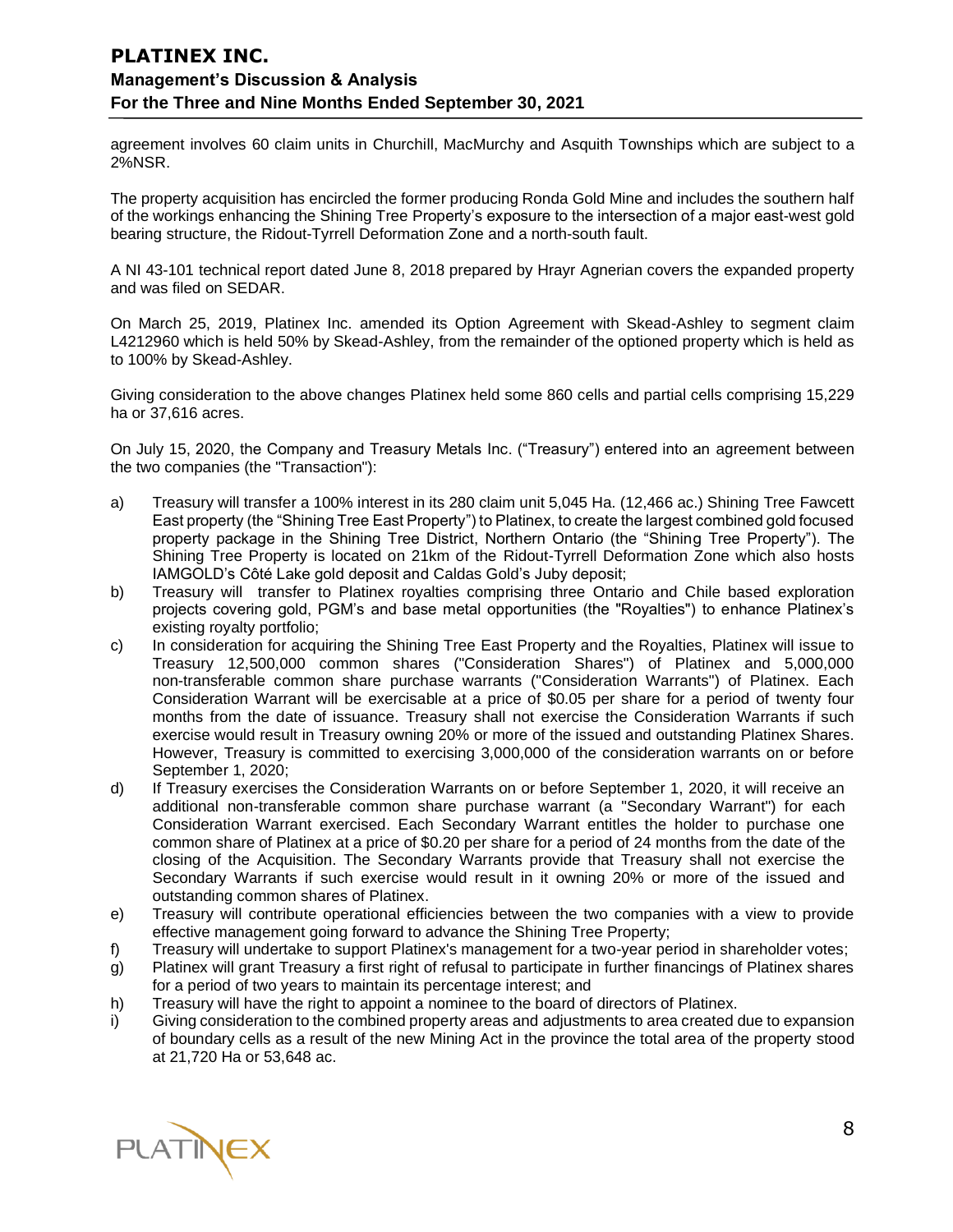#### **b) Herrick Deposit**

There are 21 known gold prospects on the property which have been explored underground. One such prospect is the Herrick Gold Mine. The Herrick deposit was discovered in 1918 and subsequently was developed by a 94 m shaft with 345 m of lateral development on two veins. In 1989 Unocal Ltd. ("Unocal") evaluated the historic data and, based on that, stated a potential for the system to carry 5,716 tonnes per vertical metre at 7.2 g/t Au over a width of 1.8 m (400 ounces per vertical foot), Unocal carried out diamond drilling of 11 holes for 1,473m and collected 201 channel samples and 35 composite grab samples on the Herrick vein. In 1990 Fort Knox Gold Inc. followed this work with 45 further channel samples and confirmed the presence of gold mineralization over a 385m strike length, obtaining samples grading up to 56.5 g/t Au over 1.0 m.

Between 2009 and 2011, the Company has drilled 51 holes for 6,190m on the Herrick deposit. All except one of the holes returned gold values and the deposit has been tested along a 380m strike length and to 300m depth. It is open in all directions.

Based on recommendations obtained from an independent consultant a modest 16 hole, 1400m drill program could establish an initial small resource on the Herrick deposit as well as testing for possible extensions.

An Inversion study of available Down Hole IP data was recently completed revealing combined E-W chargeability and resistivity anomalies from 100 to 400m depth. This feature is orthogonal to the known deposit and underlies or is west of the drill hole collars.

#### **c) Gold and Multi-element Determinations in Glacial Till**

The Company has been conducting an ongoing till sampling program. Many of the samples contain pristine gold suggesting a nearby bedrock source. The Company views this result as the initial step in locating and identifying one or more major gold deposits.

Acquisition of a significant strike extent along the Ridout-Tyrrell Deformation Zone gives Platinex access to a very prospective source for the gold. This deformation zone remains largely underexplored.

Gold is known as the best pathfinder to gold, intuitively providing the most direct path to a significant discovery. Less direct indicators of gold including other geochemical, geophysical and geological expressions are less reliable indicators of gold in the ground. Not all major gold deposits in glaciated terrains provide evidence of their existence through gold dispersion trains. However, gold dispersion trains are always pathfinders to sources of gold in place and major gold dispersion trains are either associated with major gold deposits or multiple spatially concentrated gold deposits. This is the promise of the Shining Tree property.

The Company commenced a property wide till sampling program in 2020 and continued in 2021. During this segment of the till program 115 till samples were collected and were processed for gold-grain content by Overburden Drilling Management (ODM) of Nepean, Ontario, with one sample returning a high value of 207 gold grains, of which 116 grains are pristine and modified. More of the sampling in this campaign was done proximal to the Ridout Tyrrell Deformation Zone and many of those samples have high gold counts.

From all gold in till work on the Shining Tree property and published data nearby a total of 766 till samples have been collected of which 312 samples have returned counts equal to or greater than 10 grains, 105 samples equal to or greater than 25 grains, and 23 samples equal to or greater than 50 grains. This is an exceptionally successful program which will be continued in 2021 in order to identify gold targets along the Ridout Tyrrell Deformation Zone.

This till sample is considered highly prospective since minimal exploration work has been conducted in this area before and its association with the deep-seated RTDZ structure.

**PLATINEX**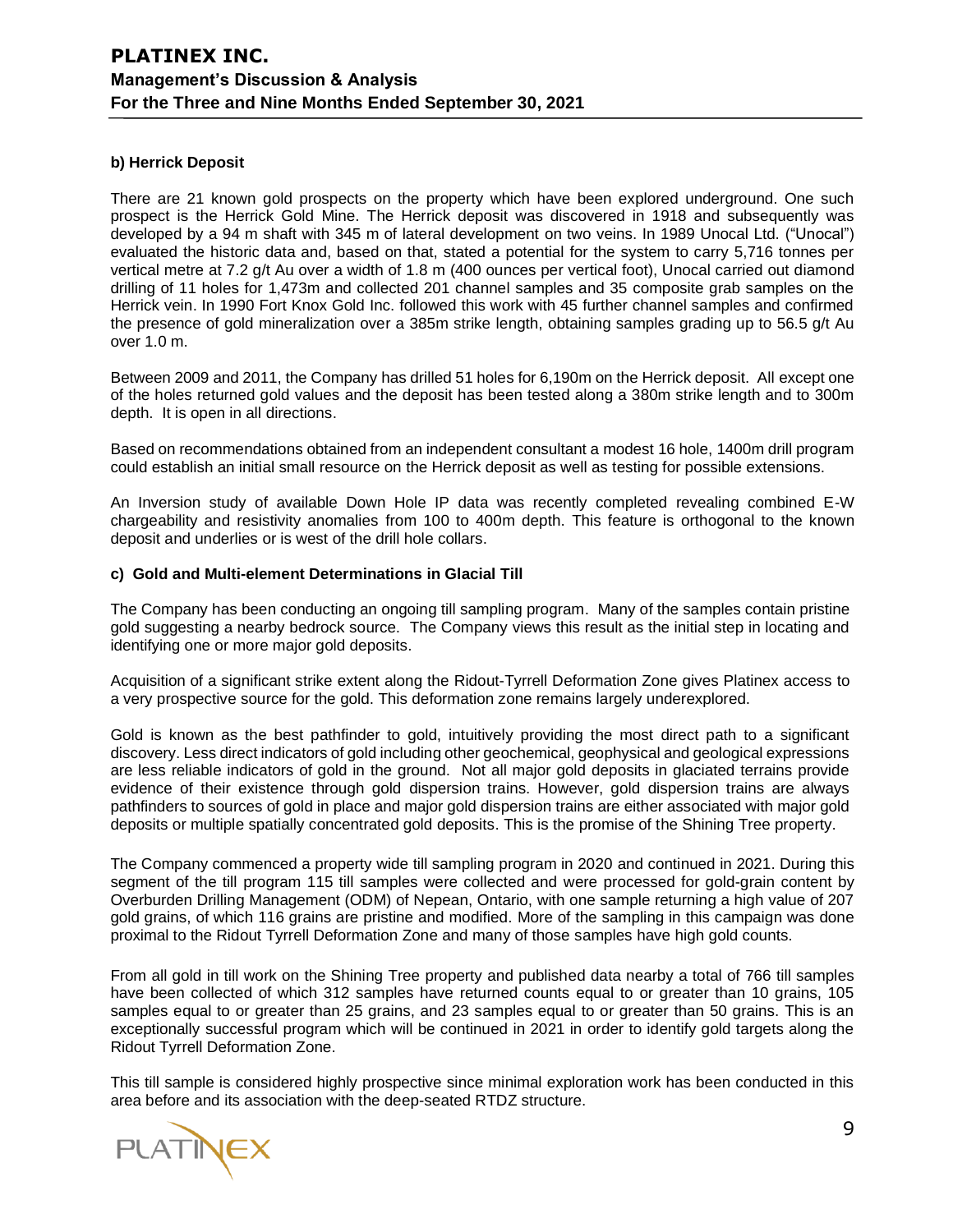Of the till samples collected on the property, 582 have been processed by screening part of the sample and creating a table concentrate of the high-density materials for the gold grain counts. The table concentrates are weighed and samples are assayed with results ranging from 0.005g/t Au to a high of 64.4g/t Au. The estimated gold from table concentrates accounts for approximately 10 to 20% of the gold in the till samples.

A total of 620 glacial till samples within a 14 km long and 9 km wide, 90 km<sup>2</sup> gold dispersion train reveal significant gold grain counts and 397 gold in till fines analyses for gold indicating that one or more potential significant sources of gold were scraped by Wisconsinan glaciation. The average grade of the till samples derived from the gold in fines analyses is 11.79 parts per billion gold (equivalent to 0.01179 g/t Au ) and is derived from samples from much of the gold dispersion area. From test pitting, by hand and with a backhoe to collect the till samples, the till ranges in depth from 0.5m to 1.75m and averages approximately 1.5m thick.

**T**he fines portion from the gold in till samples have been analysed for multiple elements. In conjunction with other property wide data collection and synthesis approaches. This year a new perspective has taken shape. One unusual result that encouraged this analysis is that 5% or 31 samples contain up to 300 cinnabar grains (mercury sulphide). Apparently, cinnabar is very rare in Early Precambrian rocks. One known example of cinnabar with arsenic and antimony minerals in a gold deposit is at Hemlo. The samples containing cinnabar generally also have high total and pristine gold counts. Due to this association the mercury background was tested in samples taken in 2020 and 2021 along with arsenic and antimony. Strong correlations of high pristine and total gold grain counts with highly anomalous levels of barium, arsenic, antimony, molybdenum, and mercury were revealed. Less strong associations with high levels of zinc, copper, nickel, tungsten and sulphur are also evident. Many of these elements are known to occur in area gold deposits.

In a till many of the minerals containing the associated multi-elements break down quickly after erosion from source. Therefore, the strong correlations of such elements to high pristine gold counts is generally a good indicator of proximity to source of the pristine gold grains thus making this a very important interpretative tool.

Additional data has been collected from the till program over the years including bedrock sampling at the bottom of the holes, pebble and cobble identification. Further analysis is now being commenced to use the bedrock samples plus pebble and cobble determination to aid in production of geological maps of the property. Further the geochemical analyses is now to be used to contour trends on the property and further identify priority areas for exploration. This will be supplemented with additional geochemical exploration.

The gold in till data will be used to model potential sources to develop drill hole targets.

## **d) Additional Work Completed in 2020-21**

The exploration program will focus on the under-explored 21 kilometres of the Ridout-Tyrrell deformation zone, 12 additional km of parallel structures and associated syenite intrusives. This major deformation zone trends as far west as Borden Lake, through the area of IAMGOLD's Cote Gold deposit, directly through the Platinex Shining Tree Property and on to Caldas Gold's gold project which includes the Juby deposit. The gold in till work described above which will target gold occurrences along the Ridout-Tyrrell deformation zone is being supplemented by airborne magnetometer data synthesis and magnetic inversion studies, The data acquisition and processing phases of the LIDAR survey have been completed. A stripping and channel sampling program on the Caswell prospect was conducted in the fall and winter of 2020 with results from 552 channel samples reported recently. A drilling program commenced in April was completed in June. Most of this initial part of the drilling was focused on the Caswell east area The highlight of the Caswell east area was the drilling of the Vein 109 area. Holes WP11-01, WP21-11 and WP21-12 intersected the zone with widths ranging from 10.95 to 17.37m with anomalous results and a high assay of 18.75g/t over 0.5m. There are several old trenches with historic noted vg on strike.

PLATINEX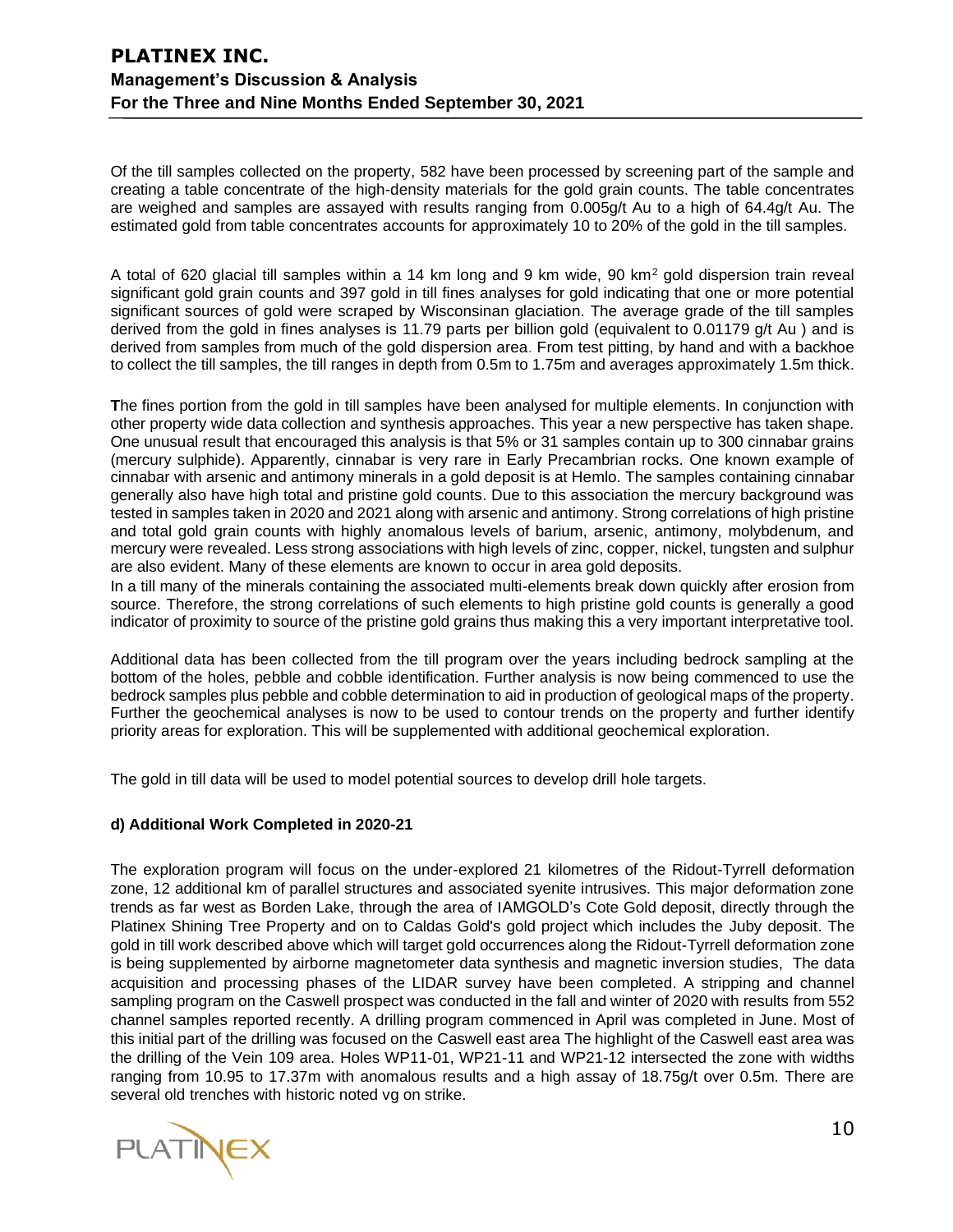The last drill hole targeted a strong IP anomaly believed to be associated with the Ridout-Tyrrell Deformation Zone. A 14.9m zone believed to be the RTDZ returned 0.03g/t Au and associated accessory mineralization containing up to 186 parts per million ("ppm") zinc, 353 ppm arsenic, 239ppm barium, 9.2 ppm antimony,116 ppm copper, 573 parts per billion ("ppb") mercury, 68.6 ppm molybdenum and 16 ppm tungsten. The association of anomalous levels of zinc, arsenic, barium, antimony, copper, mercury, molybdenum and tungsten with gold from the within the RTDZ may well form a fingerprint for this type of mineralization. Indeed, this same association with much higher anomalous multi-element results was noted in the fine portion of many of the highly anomalous gold in till samples (see press release dated September 27, 2021).

Fifty seven line Km of line cutting were completed in April to cover the Caswell Churchill, Ronda and Herrick Mine sites. Twenty eight and a half line km of IP were conducted outlining 23 chargeability anomalies 15 of which are high priority. These have been followed up with prospecting and soil sampling.

In addition to the above work the field component of a property wide LIDAR survey was recently completed and that is being reviewed for the detailed data that will provide. To accompany the LIDAR a property wide synthesis of all of the magnetic data was conducted to enhance the structural interpretation of the property.

The geochemical interpretations from fines analyses of the gold in till are leading to isolation of zones where associations with mercury, arsenic, antimony and molybdenum and gold are proximal to certain faults associated with the Ridout-Tyrrell Deformation Zone on the property. Such target areas are to be further investigated with prospecting, geological mapping, soil geochemistry and IP before identifying drill targets.

The 3D magnetic inversion has now been completed in the central portion of the property. The results are displayed on the Home page of the website in a video format showing the special relationships between the deep structures, existing IP anomalies, gold in till anomalies multi-element analyses and any other relevant features. Several large and high magnetic susceptibility bodies present as targets for follow up exploration including:

- 1. A trachyte, which attaches to a deep-seated magnetic anomaly, correlates with an E-W Down Hole IP inversion anomaly and a 39.3m well mineralized and altered section of trachyte in hole HU-89-8.
- 2. A magnetic body correlates with a widespread area of high gold in till values and abundant levels of mercury, zinc, molybdenum, barium, arsenic, antimony, copper and tungsten in the gold in till fines. The magnetic susceptibility anomaly broadens significantly at depth. This area is also centred on a gravity high.
- 3. Initial indications are that portions of the Ridout Tyrrell Deformation Zone and a related parallel structure form deep seated magnetic features.
- 4. A large gold in till anomaly is near a strong IP anomaly which correlated with the margin of a very strong and deep-seated magnetic susceptibility anomaly.

Interpretation of Ridout Tyrrell Deformation Zone (RTDZ) based on the mapping of geological features, has been done property wide revealing a 21km length and two possible related faults one parallel to the RTDZ and the other a spur fault intersecting the Herrick Mine veins. These two features would provide an additional 12 km of high potential target area for a total of 33km of prospective geological structures.

During 2020 and continuing this year a program was commenced to upgrade technical computing capacity with upgrades to computer platforms and GIS platforms. This is being used to bring data together from diverse and in some cases antiquated software to better communicate with the geotechnical and other persons in the organization.

**e) Highlights for the Potential of the Shining Tree Property**

PLATINEX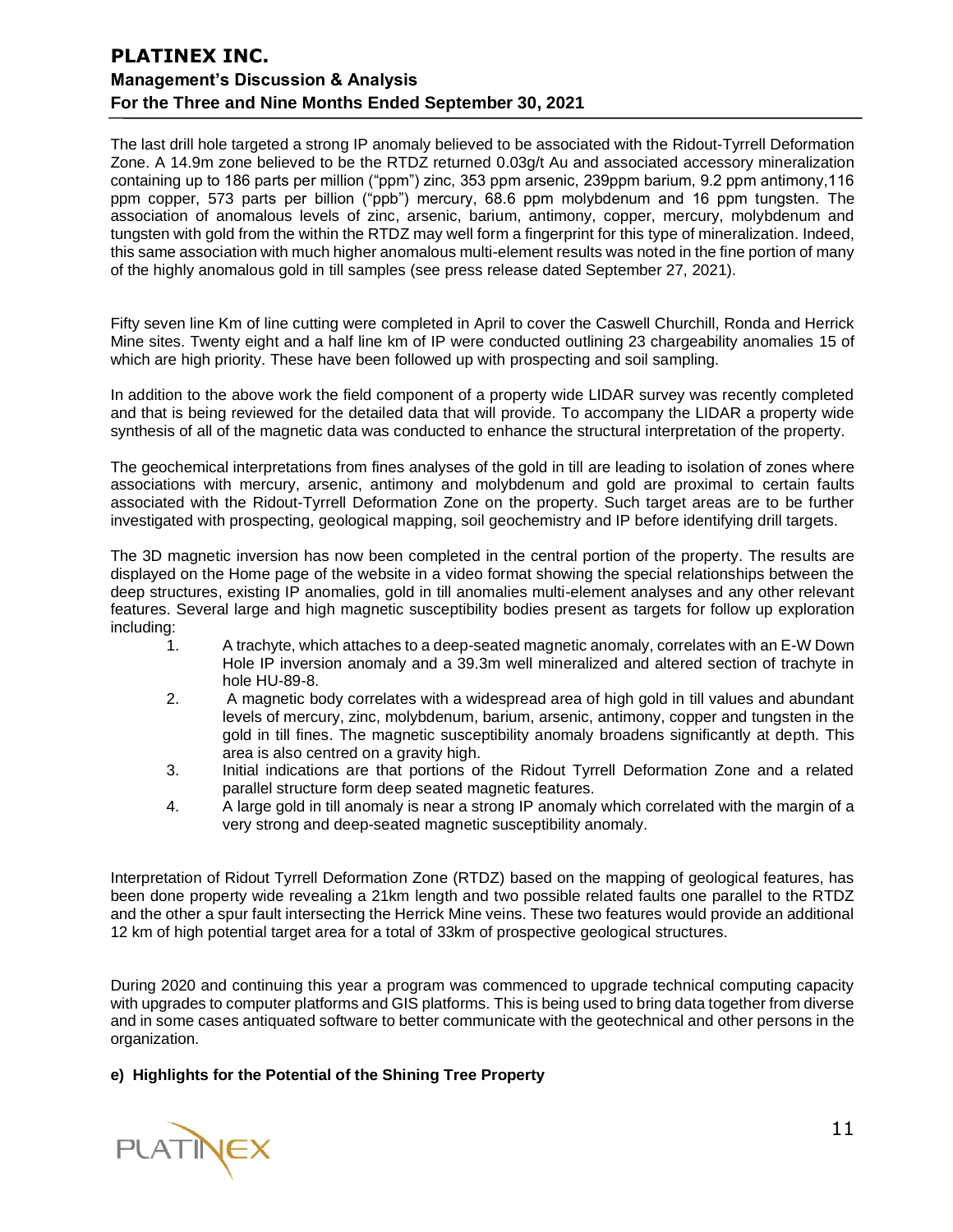The more salient aspects of the Shining Tree Property's (the "Property") potential include:

- 1. Mining camp scale property which de-risks chances of exploration failure. Shining Tree is a virtually pristine property from a modern exploration viewpoint sited in the prolific Abitibi greenstone belt which is the most prolific mining belt in the world.
- 2. Anomalous gold in till results need to be followed up and expanded upon.
- 3. Presence of a major gold bearing deformation zone (Ridout-Tyrrell Deformation Zone) over a 21 km strike length which has not been a focus of prospecting or exploration in the past.
- 4. Proximity to a gold porphyry (Cote Gold) which is older than other known gold deposits in the Abitibi, and its provenance and possible repetition are yet to be determined.
- 5. Presence of many gold prospects and deposits with limited modern exploration.
- 6. Existence of at least two persistent types of gold association. (gold-arsenic and gold-telluride association). These are signature features prominent in major gold camps such as Kirkland Lake and Red Lake.
- 7. Continuity of gold mineralization hole to hole as at the Herrick deposit has positive size implications. If the gold grades found in near surface sampling repeats and improves with depth there may be potential to find a deposit like the West Timmins Mine.
- 8. Proximity along east west structures of two significant scale gold deposits (Cote Gold (more than 10.2 million ounces Au measured and indicated resources) (Source IAMGOLD news release dated February 18, 2020 and the Juby 0.773 million ounces of gold in the Indicated Resource category and 1.488 million ounces of gold in the Inferred Resource category (Source Technical report filed by Caldas Gold dated October 5, 2020)).
- 9. The development of a mill at Cote Gold will bring milling capacity and mining infrastructure closer to Shining Tree and increase the intrinsic value and potential of the Property.
- 10. The bulk of the property is 100% owned by Platinex with no underlying royalties. A small portion of this is subject to a 3%NSR and \$10,000 annual advance royalty payments. The remaining portion of the Property is subject to an option agreement with favourable terms. Platinex has vested this option agreement.
- 11. There is a team of prospector-vendors and consulting geologists very knowledgeable about the Property and the belt and who have collaborated to build up this opportunity and remain as a resource.

## **f) Memorandum of Understanding**

In October 2017, the 2009 exploration agreement with Mattagami and Matachewan First Nations was amended to include the additional claim units to the Shining Tree Property. A revised mineral exploration plan under the New Ontario Mining Act was submitted in 2017 and came into effect in February, 2018. A 3 year exploration permit was approved in February 2018. Platinex issued 100,000 common shares of the Company to Mattagami First Nation in consideration of assistance they provided in facilitating the permitting process during exploration and the receipt of a written report identifying traditional knowledge and activities in reference to the Shining Tree Property. In March, 2021 the agreements were amended to include additional properties. Exploration Plans and Permits were approved in March 2021 on a portion of the property. This process is to be implemented progressively on the remainder of the property. Additional permits and plans are to be filed shortly.

For the purpose of this MD&A, James R. Trusler, P.Eng., Chairman of the Company is the Qualified Person.

## **Summary of Quarterly Information**

The following table sets out financial performance highlights for the last eight fiscal quarters.

**30-Sep 30-Jun 31-Mar 20-Dec 20-Sep 20-Jun 20-Mar 19-Dec**

**PLATINEX**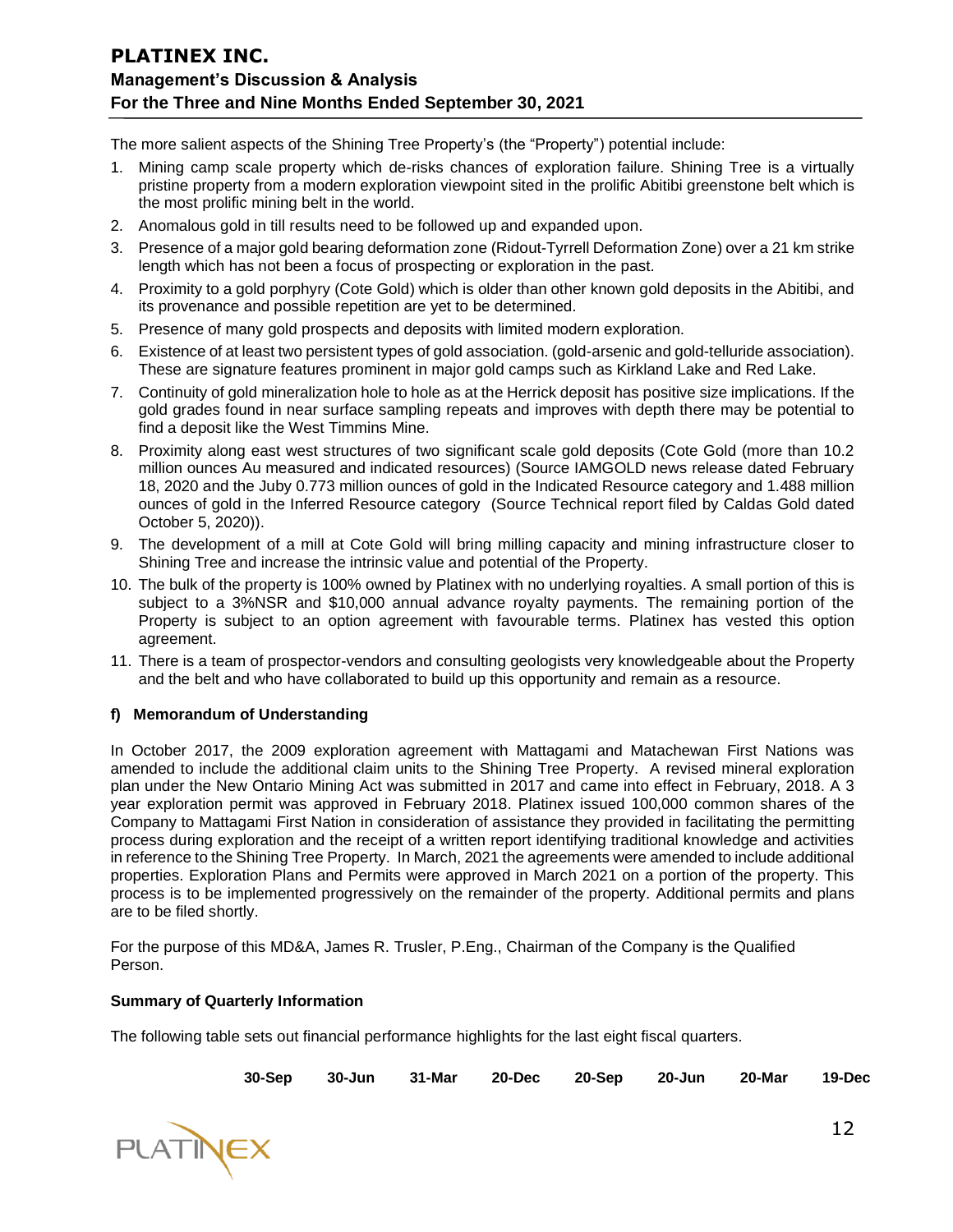| For the Three and Nine Months Ended September 30, 2021 |           |           |           |           |           |         |        |         |
|--------------------------------------------------------|-----------|-----------|-----------|-----------|-----------|---------|--------|---------|
|                                                        | \$        | \$        | \$        | \$        | \$        | \$      | \$     | \$      |
| Expenses                                               | 99,805    | 279,290   | 386,135   | 161,701   | 463,157   | 98,021  | 48,733 | 265,326 |
| Net loss                                               | 99,805    | 279,290   | 386,135   | 161,701   | 463,157   | 98,021  | 48,733 | 265,326 |
| Loss per<br>share basic                                | 0.0006    | 0.0017    | 0.0024    | 0.0016    | 0.0036    | 0.0009  | 0.0005 | 0.0027  |
|                                                        |           |           |           |           |           |         |        |         |
| <b>Financial</b>                                       | 30-Sep    | 30-Jun    | 31-Mar    | 20-Dec    | 20-Sep    | 20-Jun  | 20-Mar | 19-Dec  |
| <b>Position</b>                                        | \$        | \$        | \$        | \$        | \$        | \$      | \$     | \$      |
| <b>Total assets</b>                                    | 2,338,786 | 2,289,556 | 2,476,979 | 2,683,029 | 2,113,617 | 114,974 | 70,905 | 65,736  |
| Total long-term                                        |           |           |           |           |           |         |        |         |
|                                                        |           |           |           |           |           |         |        |         |
| Liabilities                                            | 40,000    | 40,000    | 40,000    | 40,000    | 40,000    | 40,000  |        |         |
| Shareholders'                                          |           |           |           |           |           |         |        |         |

# **PLATINEX INC. Management's Discussion & Analysis**

# **Results of Operations**

#### **For the three months ended September 30, 2021 compared to the three months ended September 30, 2020**

The Company's net loss totaled \$99,805 for the three months ended September 30, 2021, with basic and diluted loss per share of \$0.0006. This compares with a net loss of \$463,157 with basic and diluted loss per share of \$0.0036 for the three months ended June 30, 2020. The decrease in the net loss of \$363,352 was primarily attributable to:

• For the three months ended September 30, 2020, the Company incurred \$311,459 in share based compensation vs \$6,251 in the three months ended September 30, 2021.

# **Liquidity and Capital Resources**

At September 30, 2021, the Company had working capital of \$46,923 (December 31, 2020 - \$1,261,099) and cash balances of \$199,102 (December 31, 2020 - \$1,393,872).

**September 30 December 31**

**PLATINEX**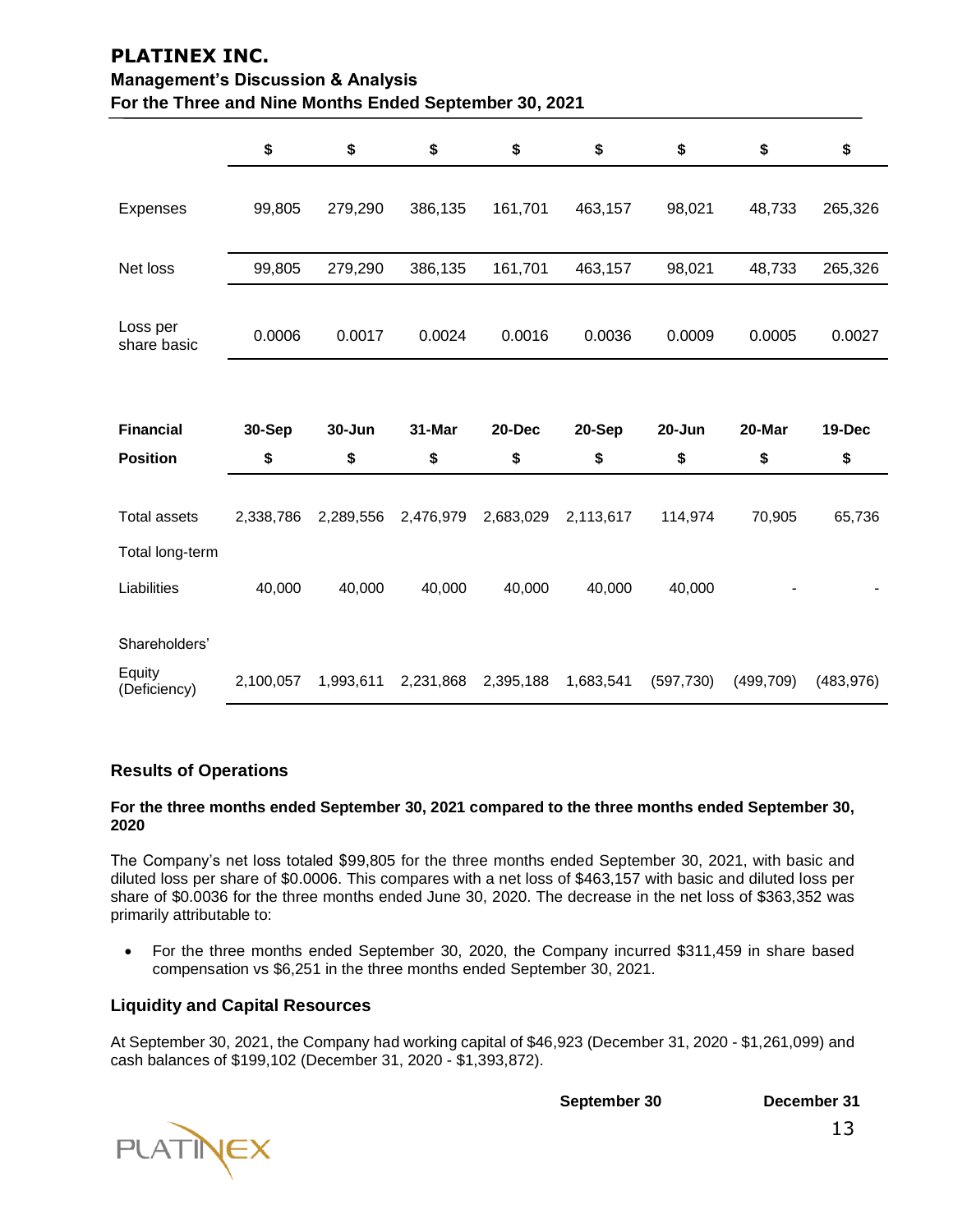|                              | 2021          | 2020            |
|------------------------------|---------------|-----------------|
| Cash                         | \$<br>199,102 | \$<br>1,393,872 |
| Other current assets         | 46,550        | 115,068         |
| <b>Current liabilities</b>   | (198, 729)    | (247, 841)      |
|                              |               |                 |
| Working capital (deficiency) | 46,923        | \$<br>1,261,099 |

Working capital (deficiency) is defined as current assets net of current liabilities, which is a non-GAAP measure. Non-GAAP financial measures do not have any standardized meanings prescribed by IFRS and therefore may not be comparable to similar measures presented by other issuers. However, management believes that it is useful in assessing the Company's liquidity.

The Company has limited financial resources and no source of operating revenue. In the past, it has relied on debt and equity financings to maintain its exploration, environmental permitting, and engineering and development activities and meet its administrative costs. The Company continues to seek capital through various means including the possible joint venturing of a direct interest in its projects and by the issuance of equity and/or debt. If the Company experiences significant delays in obtaining additional funding necessary to fund its ongoing operating and capital requirements, this may have a material adverse impact on the Company's financial condition, business and plan of operations.

The mineral properties in which the Company currently has an interest are in the exploration stages and, consequently, the Company has no current source of operating revenue and is dependent on external financing to fund continued exploration and development of its mineral properties. Historically, the Company's principal sources of funding have been the issuance of equity securities for cash.

The challenging financial markets currently faced by companies in the junior mining sector generally, have had a significant adverse effect on the Company's share price and on its ability to raise additional funds through equity financings on a timely basis. The Company has taken steps to conserve cash pending completion of additional financings.

## **Transactions with Related Parties**

Related parties include the Board of Directors and other key management personnel, close family members and enterprises that are controlled by these individuals. Related party transactions are conducted in the normal course of operations and are measured at the exchange value (the value amount established and agreed to by the related parties).

The following summarizes the Company's related party transactions for the periods:

|           | <b>Three Months Ended</b><br>September 30, |         | <b>Nine Months Ended</b><br>September 30, |  |
|-----------|--------------------------------------------|---------|-------------------------------------------|--|
|           | 2021                                       | 2020    | 2020<br>2021                              |  |
| Rent paid | 1,500                                      | \$1,500 | \$4,500<br>\$4,500                        |  |

Key management personnel is defined as those persons having authority and responsibility for planning, directing and controlling the activities of the Company, directly or indirectly, including any director (whether executive or otherwise) of the Company. The Company's key management personnel include the Chief Executive Officer, the Chief Financial Officer and the Corporate Secretary.

Remuneration of key management personnel of the Company for the periods are presented below:

**PLATINEX**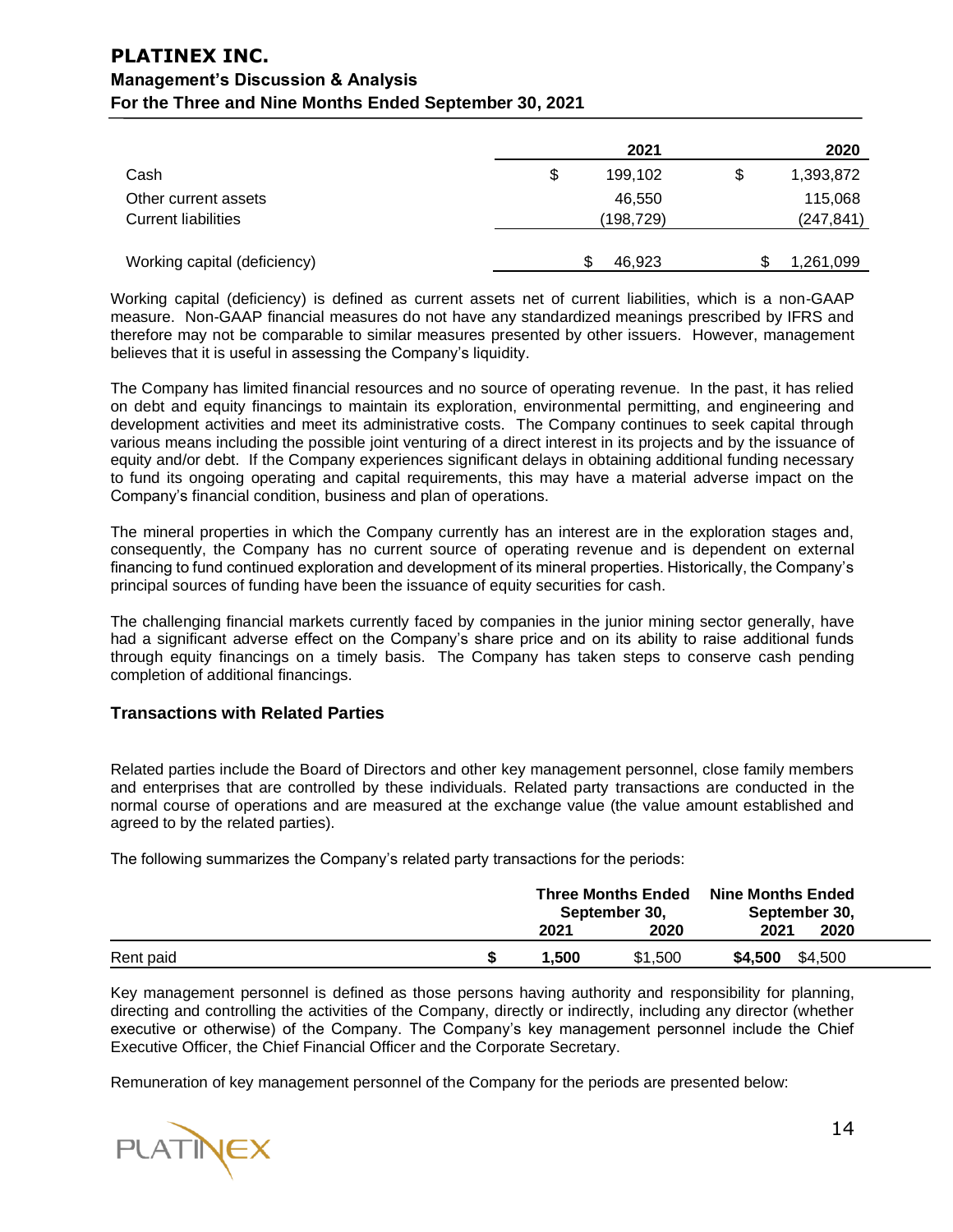# **PLATINEX INC.**

# **Management's Discussion & Analysis For the Three and Nine Months Ended September 30, 2021**

|                                                                       |   | <b>Three Months Ended</b><br>September 30, |    |                                             | <b>Nine Months Ended</b><br>September 30, |                    |  |
|-----------------------------------------------------------------------|---|--------------------------------------------|----|---------------------------------------------|-------------------------------------------|--------------------|--|
|                                                                       |   | 2021                                       |    | 2020                                        | 2021                                      | 2020               |  |
| Management and directors fees<br>Professional fees<br>Consulting fees |   | 27,509<br>18,000<br>۰                      | \$ | 19,930<br>8.394<br>$\overline{\phantom{a}}$ | \$93,759<br>54.000<br>31,500              | \$60,430<br>26,837 |  |
| Share based compensation                                              | ۰ | ۰                                          |    | 236,550                                     | 118,350                                   | 236,550            |  |
|                                                                       |   | 45,509                                     |    | 264,874                                     | \$297,609 \$323,817                       |                    |  |

As at September 30, 2021, related parties were owed \$nil (December 31, 2020 - \$9,597) recorded in accounts payable and accrued liabilities.

## **Off-Balance Sheet Arrangements**

The Company has no off-balance sheet arrangements.

# Proposed Transactions

There are no material decisions by the Board of Directors of the Company with respect to any imminent or proposed transactions that have not been disclosed.

## **Financial Instruments and Risk Factors**

The Company's risk exposures and the impact on the Company's financial instruments are summarized below:

## **Commitments and Contingencies**

#### *Environmental*

The Company's exploration and evaluation activities are subject to various laws and regulations governing the protection of the environment. These laws and regulations are continually changing and generally becoming more restrictive. The Company believes its operations are materially in compliance with all applicable laws and regulations. The Company has made, and expects to make in the future, expenditures to comply with such laws and regulations.

#### *Flow-through commitments*

The Company is obligated to spend \$147,475 by December 31, 2022. The flow-through agreements require the Company to renounce certain tax deductions for Canadian exploration expenditures incurred on the Company's mineral properties to flow-through participants. The Company indemnified the subscribers for certain tax-related amounts that may become payable by the subscribers as a result of the Company not meeting its expenditure commitments.

## **New Accounting Policies**

#### *IAS 1, Presentation of Financial Statements ("IAS 1")*

Amendments to IAS 1, issued in October 2018, provide clarification on the definition of material and how it should be applied. The amendments also align the definition of material across IFRS and other publications. The amendments became effective for annual periods beginning on or after January 1, 2020 and were

**PLATINEX**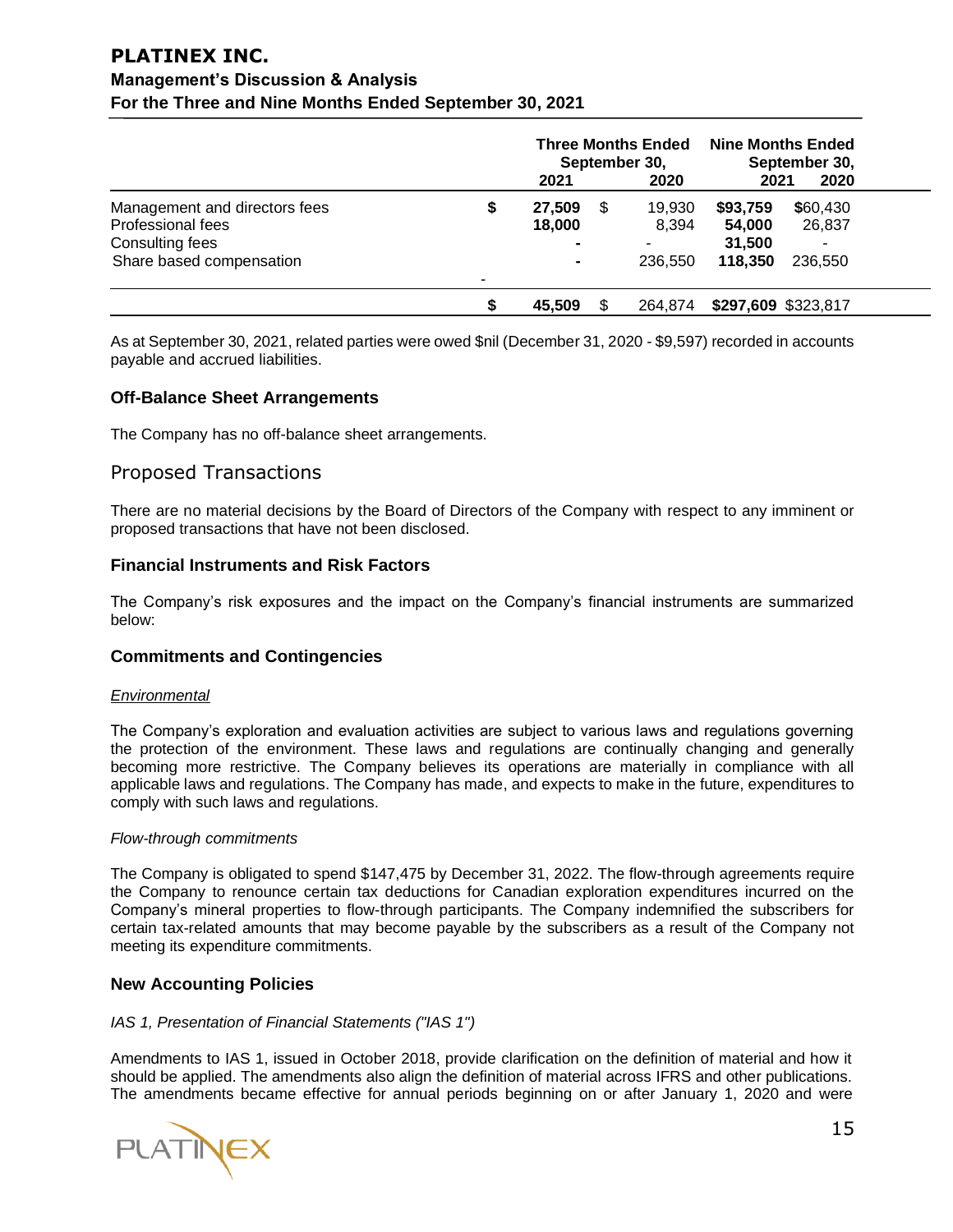required to be applied prospectively. The adoption of the amendments had no impact on the Company's consolidated financial statements.

#### *IAS 8, Accounting Policies, Changes in Accounting Estimates and Errors ("IAS 8")*

Amendments to IAS 8, issued in October 2018, provide clarification on the definition of material and how it should be applied. The amendments also align the definition of material across IFRS and other publications. The amendments became effective for annual periods beginning on or after January 1, 2020 and were required to be applied prospectively. The adoption of the amendments had no impact on the Company's consolidated financial statements.

## **Additional Disclosure for Venture Issuers without Significant Revenue**

The exploration costs relating to the Company's interests in mineral properties for the nine months ended September 30, 2021 and 2020 are listed below:.

|                                | Jan - Sep 21 | Jan - Sep 20 |
|--------------------------------|--------------|--------------|
| Accommodation & Meals          | 8,526.33     | 0.00         |
| Car Mileage                    | 13,276.80    | 0.00         |
| Core Sampling, Logging         | 0.00         | 11,300.00    |
| Field Work                     | 62,480.36    | 0.00         |
| <b>Filings and Assessments</b> | 11,046.85    | 500.00       |
| <b>First Nations Relations</b> | 0.00         | 0.00         |
| <b>Geophysical Survey</b>      | 172,772.38   | 0.00         |
| Imagery and Map Generation     | 89,899.00    | 5,055.00     |
| Other - Exploration            | 9,706.71     | 0.00         |
| Line-Cutting                   | 64,317.50    | 0.00         |
| <b>Staking Fees</b>            | 22,150.00    | 14,850.00    |
| <b>Equipment Rental</b>        | 4,120.01     | 0.00         |
| Geological                     | 97,526.34    | 4,954.00     |
| Drilling                       | 154,793.76   | 0.00         |
| Assaying & Geo-Chem Analysis   | 21,340.96    | 0.00         |
|                                |              |              |
| Total                          | 731,957.00   | 36,659.00    |

## **Disclosure of Outstanding Share Data**

The number of common shares of the Company outstanding and the number of common shares issuable pursuant to other outstanding securities of Platinex as at November 29, 2021 are as follows:

PLATINEX